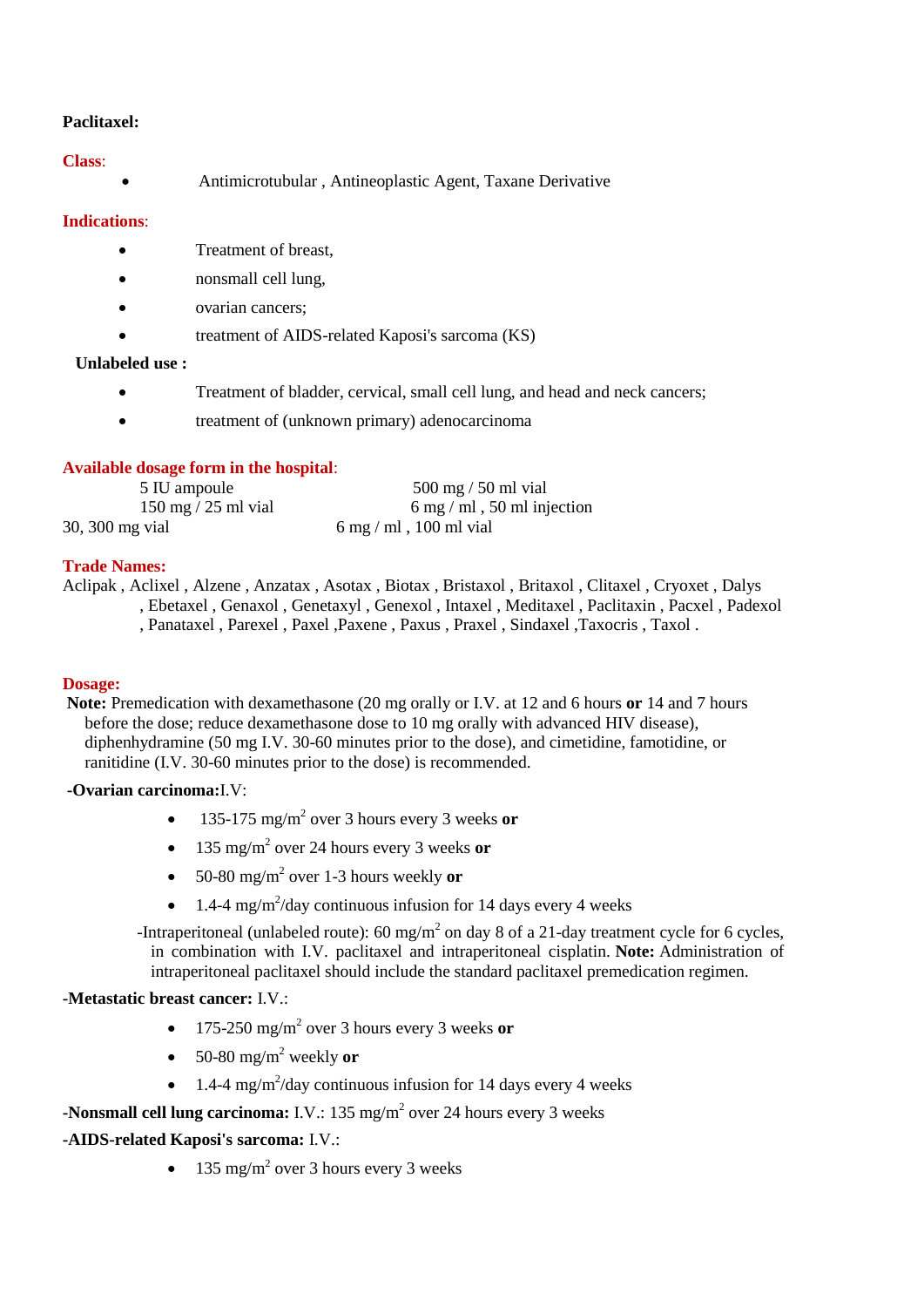• or 100 mg/m<sup>2</sup> over 3 hours every 2 weeks

## **Geriatric**

Refer to adult dosing.

### **Renal Impairment:**

No dosage adjustment provided in manufacturer's labeling. Aronoff (2007) recommends no dosage adjustment necessary for adults with  $Cl_{cr} < 50$  mL/minute.

**Hepatic Impairment: Note:** The FDA-approved labeling recommendations are based upon the patient's first course of therapy where the usual dose would be  $135 \text{ mg/m}^2$  dose over 24 hours or the 175 mg/m<sup>2</sup> dose over 3 hours in patients with normal hepatic function. Dosage in subsequent courses should be based upon individual tolerance. Adjustments for other regimens are not available.

## *24-hour infusion:*

- Transaminases <2 times upper limit of normal (ULN) and bilirubin level  $\leq 1.5$  mg/dL: 135 mg/m<sup>2</sup>
- Transaminases 2-<10 times ULN and bilirubin level  $\leq 1.5$  mg/dL: 100 mg/m<sup>2</sup>
- Transaminases <10 times ULN and bilirubin level 1.6-7.5 mg/dL: 50 mg/m<sup>2</sup>
- Transaminases  $\geq 10$  times ULN or bilirubin level  $\geq 7.5$  mg/dL: Avoid use

### *3-hour infusion:*

- Transaminases <10 times ULN and bilirubin level  $\leq$ 1.25 times ULN: 175 mg/m<sup>2</sup>
- Transaminases <10 times ULN and bilirubin level 1.26-2 times ULN: 135 mg/m<sup>2</sup>
- Transaminases <10 times ULN and bilirubin level 2.01-5 times ULN: 90 mg/m<sup>2</sup>
- Transaminases ≥10 times ULN or bilirubin level >5 times ULN: Avoid use

### **Dosing: Obesity**

*ASCO Guidelines for appropriate chemotherapy dosing in obese adults with cancer:* Utilize patient's actual body weight (full weight) for calculation of body surface area- or weight-based dosing, particularly when the intent of therapy is curative; manage regimen-related toxicities in the same manner as for nonobese patients; if a dose reduction is utilized due to toxicity, consider resumption of full weight-based dosing with subsequent cycles, especially if cause of toxicity (eg, hepatic or renal impairment) is resolved (Griggs, 2012).

### **Dosing: Adjustment for Toxicity**

- **-Dosage modification for toxicity (solid tumors, including ovary, breast, and lung carcinoma):** Courses of paclitaxel should not be repeated until the neutrophil count is >1500 cells/mm<sup>3</sup> and the platelet count is  $\geq 100,000$  cells/mm<sup>3</sup>; reduce dosage by 20% for patients experiencing severe peripheral neuropathy or severe neutropenia (neutrophil <500 cells/mm<sup>3</sup>for a week or longer)
- **-Dosage modification for immunosuppression in advanced HIV disease:** Paclitaxel should not be given to patients with HIV if the baseline or subsequent neutrophil count is  $\langle 1000 \text{ cells/mm}^3 \rangle$ . Additional modifications include: Reduce dosage of dexamethasone in premedication to 10 mg